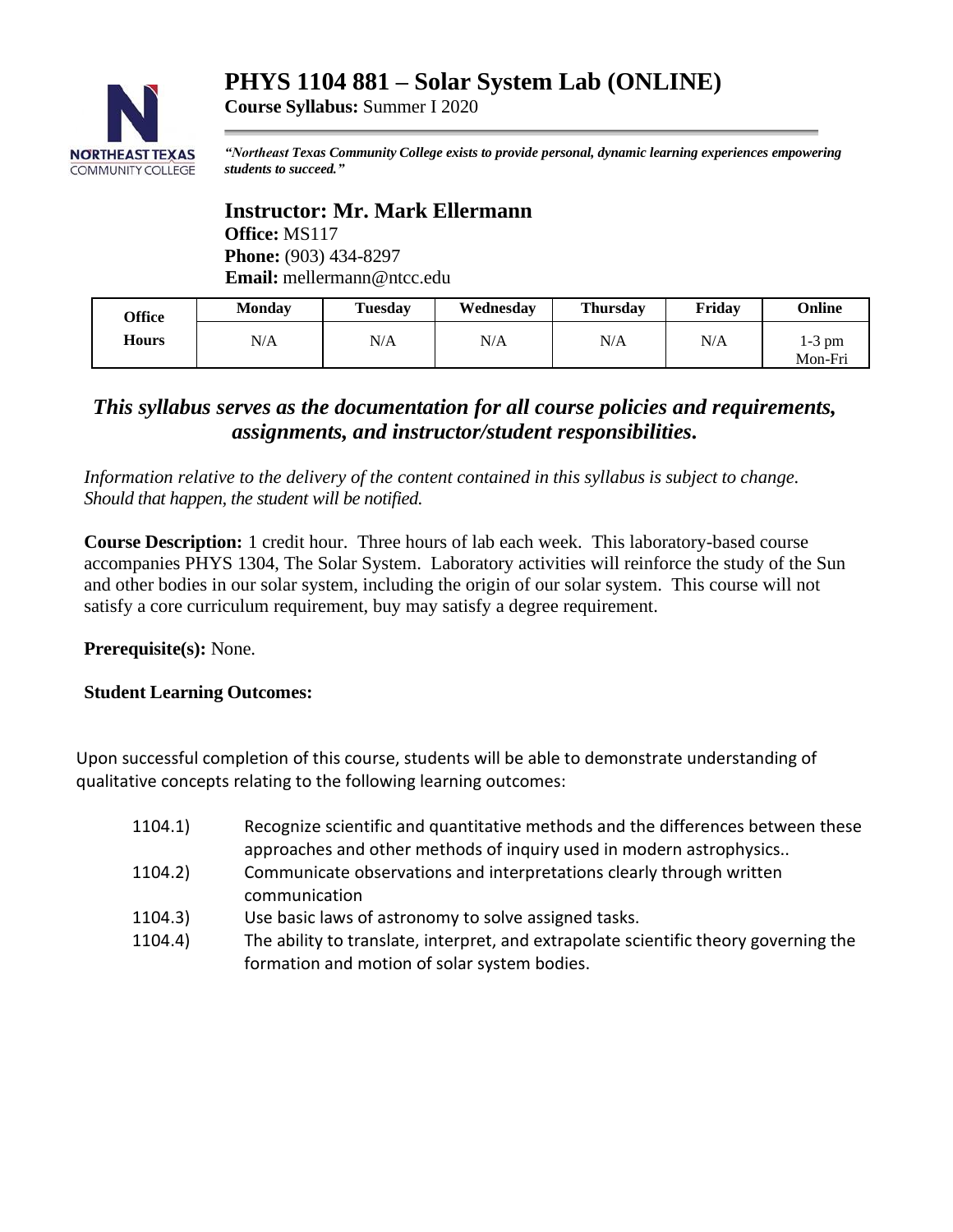**Evaluation/Grading Policy:** All lab assignments have equal weight. Final grade will be assigned by the average of all lab assignments according to the following letter scale. There will be quizzes that review each chapter's labs. These quizzes will be counted with equal weight to the labs. There will not be any major test.

A 90% - 100%

- B 80% 89%
- $C$  70% 79%
- D 60% 69%
- $F \sim 60\%$

**Required Instructional Materials:** Each lab will require the use of Starry Night software and the accompanying Starry Night Workbook, 6<sup>th</sup> ed. by Kay, Palen, Smith, Blumenthal.

### **Publisher: Norton ISBN Number: 978-0-393-60256**

**Optional Instructional Materials:** None.

**Minimum Technology Requirements:** Given the online nature of this course, it is assumed the student has access to a computer with the ability to install software to that computer, as well as access to the Internet.

**Required Computer Literacy Skills**: All students are expected to have sufficient computer literacy skills to install software, navigate simulation software, and navigate the Internet.

**Course Structure and Overview:** Students are expected to complete the assigned tasks by the due dates listed in Blackboard. Late assignments will not be considered for grading. All assignments and due dates are available from the beginning of the semester.

**Communications:** Emails will have responses within 24 hours during the week (Monday – Friday). All official correspondence will be handled through your NTCC email.

**Institutional/Course Policy:** Students are expected to complete the syllabus quiz by Wednesday of the first week as evidence of attendance. All correspondence is expected to be respectful and courteous to everyone involved. Late submissions will not be accepted without prior acceptance by the instructor. If something comes up that will delay your work, please contact the instructor IMMEDIATELY. Sudden loss of power or Internet connection on the night of the due date will *not* be counted as a suitable reason to extend due dates.

## **NTCC Academic Honesty/Ethics Statement:**

NTCC upholds the highest standards of academic integrity. The college expects all students to engage in their academic pursuits in an honest manner that is beyond reproach using their intellect and resources designated as allowable by the course instructor. Students are responsible for addressing questions about allowable resources with the course instructor. Academic dishonesty such as cheating, plagiarism, and collusion is unacceptable and may result in disciplinary action. This course will follow the NTCC Academic Honesty and Academic Ethics policies stated in the Student Handbook. Refer to the student handbook for more information on these subjects.